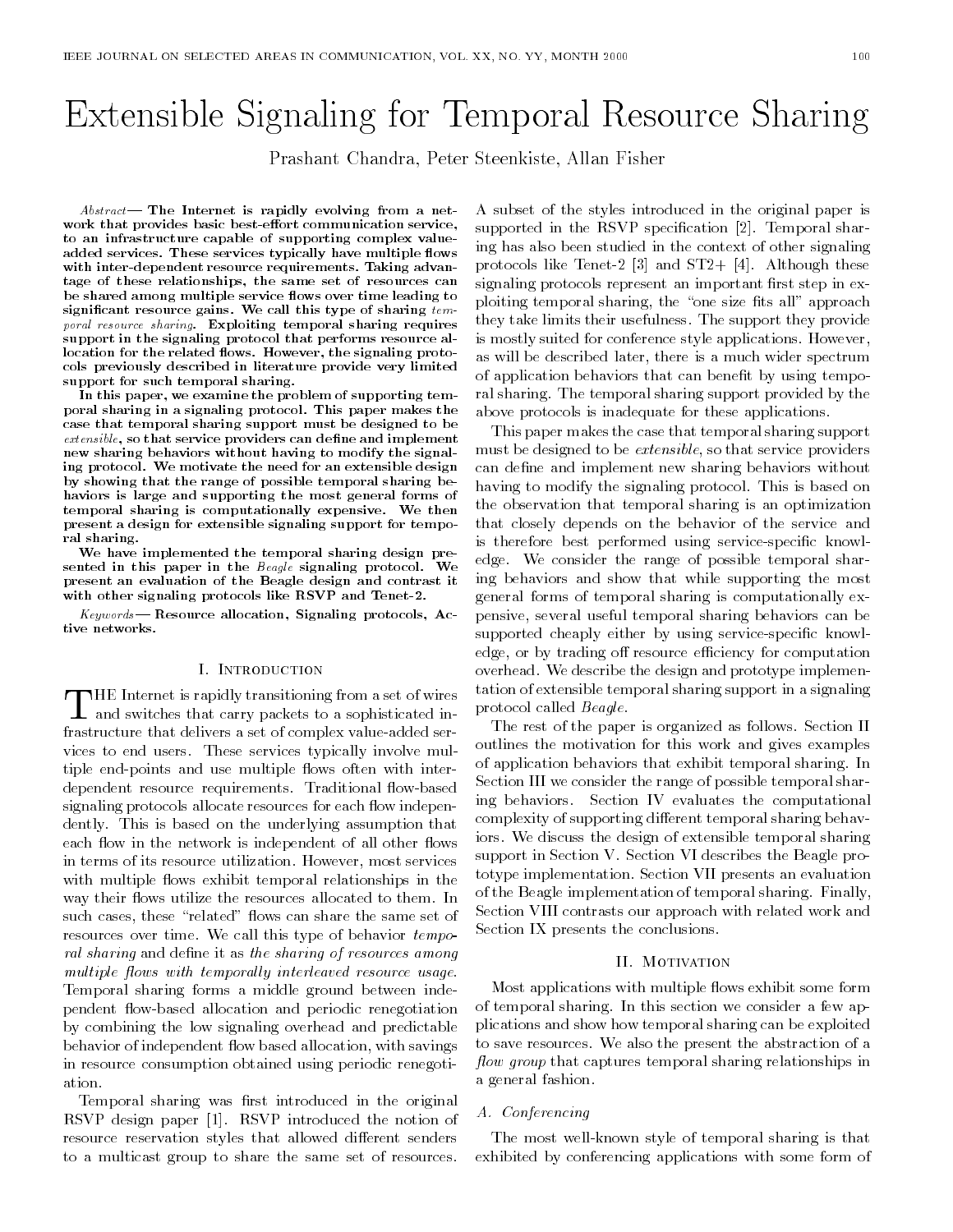

A 4 ( B C D  $\overline{c}$ 3  $\overline{\mathbf{c}}$  $(a)$ R1 1 R2



Fig. 2. Example of Beagle temporal sharing in a VPN application: (a) VPN topology, (b) without temporal sharing, (c) with hosebased VPN sharing

Fig - Example of Beagle temporal sharing in a conference appli cation with at-most two active speakers: (a) without temporal sharing,  $(b)$  with temporal sharing.

"floor control" which limits the number of active speakers. Figure 1 shows the use of conference style temporal sharing in a video conference among six participants, A through F. Each participant multicasts video coded as either JPEG  $($ requiring 2 units of bandwidth $)$  or MPEG-2 (requiring 1 unit of and wide of the video conference application is structured so that there are at most two simultaneously active speakers-speakers-bactive speakers-speakers-speakers-speakers-speakers-speakers-speakers-speakers-speak at links in the network with independent per-flow allocation- For simplicity resource allocation is shown only along the directions specied on the links- Without temporal sharing, the resource allocation on a link increases with the increasing number of sources upstream- Therefore at receivers E and F a bandwidth of 7 units is allocated to account for video flows of all five sources upstream (two JPEG and three MPEG- Using conference style sharing all flows through a link share the same set of resources. As shown in Figure  $1(b)$ , it is sufficient to allocate bandwidth at each link that covers the total bandwidth of the two mights bandwidth sources upstream-sources upstreamreceivers E and F, a bandwidth of 4 units is allocated to account for the two JPEG sources upstream- As shown in the figure, this significantly reduces the resource requirements when compared to the earlier scenario without temporal sharing-

Conferencing is an example where temporal sharing arises as an inherent property of the applicationsuch applications *self-limiting applications* using the terminology from the contract of self-line application of self-line applications of self-line applications of selfcations are distributed interactive simulations, multiparty games and statistical multiplexing-

# B. Virtual Private Networks

Virtual Private Networks (VPNs) are overlay networks laid over the existing Internet that connect several sites

together- An important component of a VPN service is resource management- Recently a new model has been proposed for resource management in VPNs called the  $hose$ model - According to the hosemodel in a VPN with N sites, each site  $i$  is connected by an access link of bandwidth  $\mathbf{r}$  called a hose-fore a hose-fore and amount of amount of amount of amount of amount of amount of amount of amount of amount of a traffic generated or received by the site.

The hose model provides an opportunity for temporal sharing in VPNs-Consider a VPN with N sites interconsider nected to all the can transmitted to all the can transmitted to all the can transmitted to all the can transmit other sites, there are  $N(N - 1)$  unicast hows. Each unicast flow connecting a pair of sites is capable of using the full bandwidth of the hoses at each end- However according to the hose model, all the  $N$  flows generated at a site  $i$  share an aggregate bandwidth limit of  $h_i$  which is the capacity of the source hose at i-source hose at i-source hose at i-source hose at i-source hose at i-source to the N ows destined to the site j share an aggregate bandwidth limit of  $h_i$  which is the capacity of the destination hose at j- Taking ad vantage of these limits imposed by the hoses, it is sufficient to allocate at each link in the network the bandwidth given by the minimum of total upstream and downstream hose bandwidths considering all the VPN flows at that link. This can lead to large resources savings over independent allocation-

Figure 2 shows the use of the hose-based VPN sharing style- was considered a very site and the sites and the considered  $\sim$ A and D have hoses with 2 units of bandwidth, C has a hose with 3 units of bandwidth and B has a hose with 4 units of bandwidth as shown in the gure-shown in the gure-shown in the gure-shown in the gure-shown in the gure-shown in ow from itself to each of the other sites- sites- of the siteswe only show all the unicast flows destined to sites C and d in Figure and the figure and the figure and the figure and the figure and the figure and the figure and the figure and the figure and the figure and the figure and the figure and the figure and the figure and the figure quirement that is defined by the minimum of the two hose bandwidths at either end of the owe-the ow-the-ow-the-ow-the-ow-the-ow-the-ow-the-ow-the-ow-the-ow-the-ow-theflow from A to C would have a bandwidth requirement of  $\blacksquare$  - finite states that  $\blacksquare$  shows the bandwidth allocation with all  $\blacksquare$ independent owbased allocation-between the previous control of the previous control of the previous control of example, we show bandwidth allocations only in the directions specified along the links to keep the figure simple. Figure  $2(c)$  shows the bandwidth allocations with hosebased versions and the sharing-at each link the sharper at each link the sharper of the sharper of the sharper bandwidth allocation is calculated by taking the minimum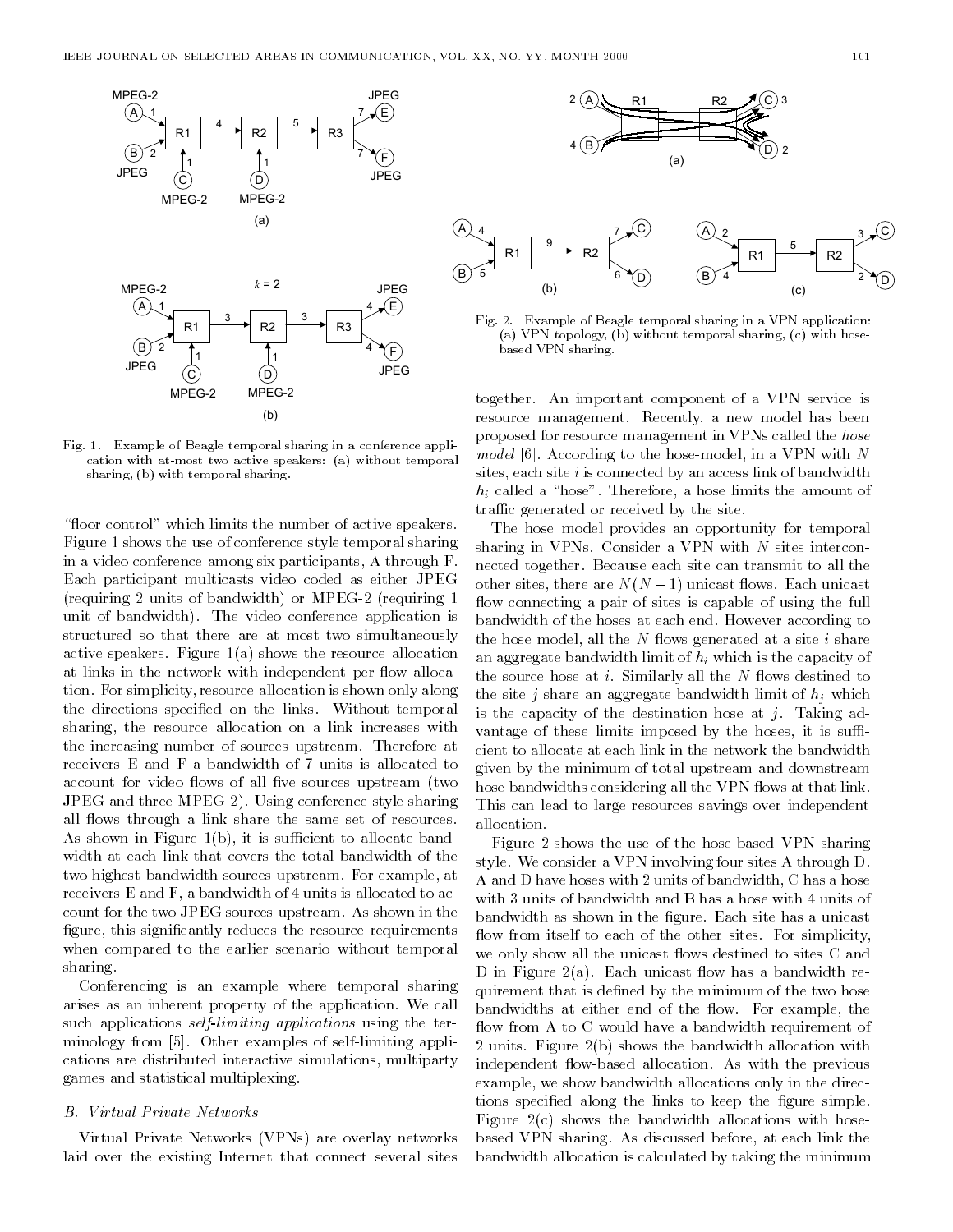

Fig. 3. Example of a broadcast TV application with picture-inpicture capability

of the total upstream and downstream hose bandwidths at that link-that link-that link-that link-that link-that link-that link-that link-that link from Roman Roman Roma total upstream hose bandwidth is 6 units (A and B) and the total downstream hose bandwidth is  $5$  units  $(C \text{ and } D)$ . the figure, there is significant reduction in bandwidth allocation at internal links (from R1 to R2) when compared to independent allocation- Also the allocation at each hose reflects the limitation of that hose, in contrast to indepenallocation-that the shows that using the shows that  $\mathbf{r}$ style sharing can signicantly reduce the resource require ments of a VPN.

The hose-based VPN resource allocation is an example where temporal sharing arises because the network imposes limits on aggregate trac carried by a group of ows- We call such applications networklimited applications- A more general example of a network-limited application is the  $vir$ tual mesh as described in the second in the second in the second in the second in the second in the second in terized by several end-points, a few designated routers and several virtual internet the virtual links might between the strength of the virtual links might be a strength impose limits on aggregate resource usage which provides opportunities for temporal sharing- For example a vir tual mesh over a Dierential Services Internet and Dierential Services Internet and Dierential Services Internet have limits imposed on aggregate traffic at interconnection points between different administrative clouds.

# $C.$  Broadcast  $TV$  with Picture-in-Picture

Consider a broadcast TV application with a picture-inpicture  $\mathcal{P}_1$  can be a typical for  $\mathcal{P}_2$  as shown in Figure . The shown in Figure , we have a shown in Figure . In Figure , we have a shown in Figure , we have a shown in Figure . In Figure , we have a shown in Fi scenario in which the PIP capability is useful is the live transmission of simultaneous sports events e-g NFL foot ball games- In the application shown in the application shown in the gure each shown in the gure each shown in football game is a separate video channel that is multicast to a set of independent viewers-to-a is watching two sets of independent viewersvideo channels simultaneously switching back and forth be tween the two channels making one channel the main chan nel and the these instruments the inset-  $\mathbf{w}$  and the other handle is tuned only into one of the channels.

One way to implement this application is to have two

ows for each video channel- One ow would be a high width  $(B$  units shown using a thick line), high quality corresponding to the channel being viewed as the foreground and; the second flow would be a low bandwidth  $\mathit{b}$ units shown using a thin line), low quality flow to be used as the inset of the inset of the inset of the inset of the inset of the inset of the inset of the inset of the two out of the four flows at a time, choosing one highbandwidth and one low-bandwidth flow as shown in the

gure-temporal sharing can be exploited in this case by exploited in this case by exploited in this case by exp allocating resources for one high-bandwidth and one lowbandwidth flow (instead of allocating resources for all four flows) and allowing the viewer to dynamically associate the shared resources with the appropriate flows at any point in time.

This application is an example where temporal sharing arises because receivers tune into and out of a set of inde pendent multicast over the such as  $\alpha$ tions channel switching applications again using the termi nology given in - Other examples of channelswitching applications include distributed processing of data for an array of sensors e-definition of radars or weather satellite satellite satellite satellite satellite satellite lites) and Enhanced TV where a video flow is augmented by a real-time data flow carrying extra information about the video e-g- realtime statistics during a televised foot ball game).

### D. Flow Groups

Temporal sharing between a group of flows can in general be represented by a -ow group which identies the group of flows, and a rule to compute the resource requirements of the group of however which consists of a formula to call culate the resource requirements and a set of parameters e-g- ow specs- The formula wil depend on the shar ing behavior between the flows while the parameters will depend on the specific nature of this flow group instance.

 $\Box$  in the members of one or more or more or more or more or more or more or more or more or more or more own  $\Box$ the case of self-limiting applications, each flow is a memassociated with groups with group QoS specificated with an operator of the specific with  $\sim$ that flow group reflects the inherent limit imposed by the application-distribution-distribution-distribution-distribution-distribution-distribution-distribution-distrib each flow is a member of  $m$  flow groups where  $m$  is the number of network-imposed aggregate limits encountered along the path of the owe was also the owner may be a the the case of hose-based VPNs because each end-to-end flow between any two sites goes through one source hose and one destination hose- Finally in the case of channelswitching applications, each flow is typically a member of more than one flow group where, a flow group is defined by the receiver.

# III. RANGE OF TEMPORAL SHARING BEHAVIORS

The examples presented in the previous section represent a small sample of a wide range of possible temporal sharing behaviors-behaviors-behaviors-behaviors-behaviors-behaviors-behaviors-behaviors-behaviors-behaviors-behaviorstemporal sharing behaviors and present a two-dimensional design space that characterizes all possible temporal shar ing behaviors- In the next section we evaluate the compu tational complexity of supporting different temporal shar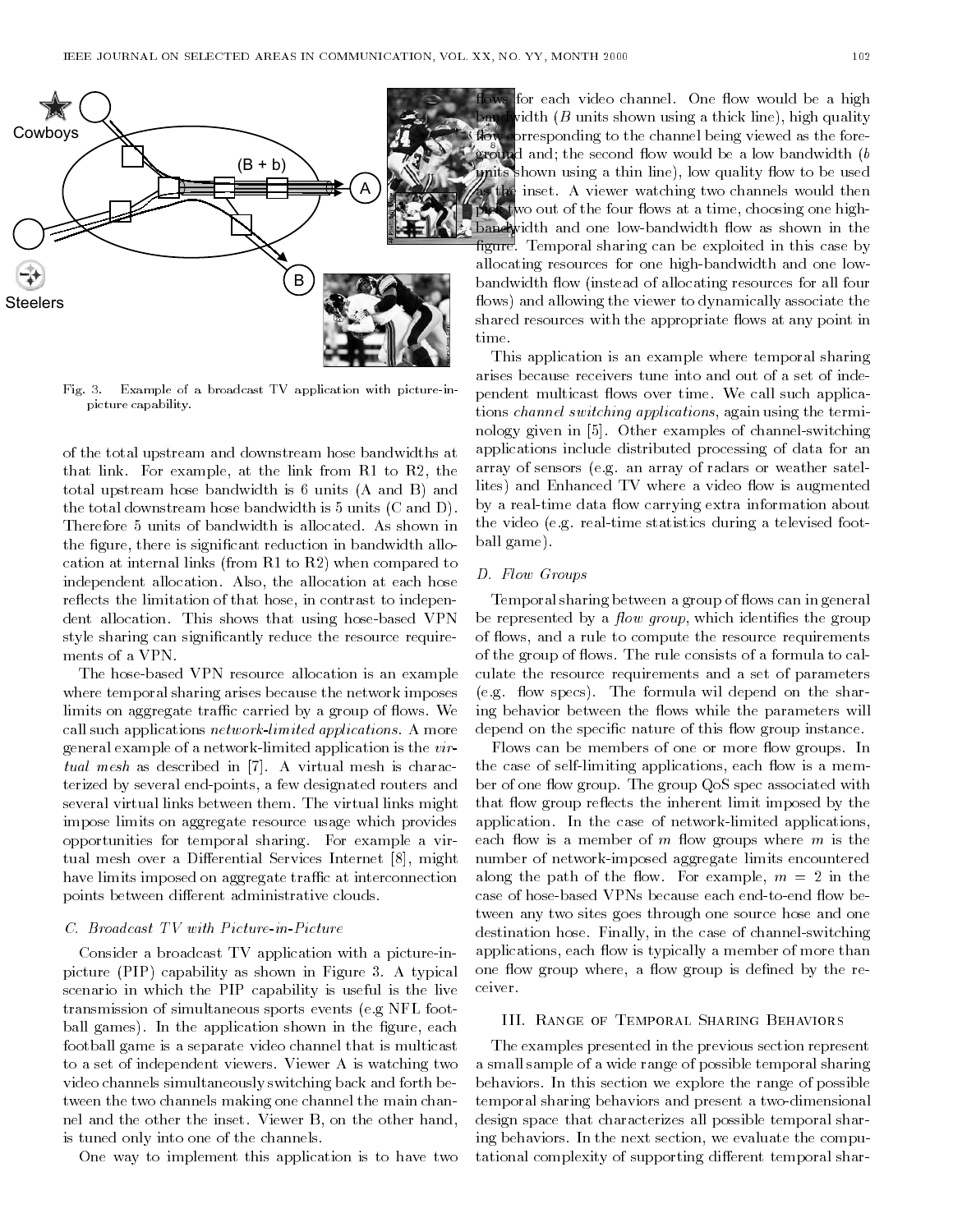ing behaviors-

# A. Flow Types

The earlier examples exhibit two types of flows, related -ows and independent -ows that dier in how the aggre gate resource requirement is calculated and how the shared resource is arbitrated among the flows during runtime.

Related flows are those that exhibit temporal relation ships among sources- In this case temporal sharing occurs as a result of the peaks of activity of different sources being interleaved in time- This can occur as inherent application behavior as in the case of self-limiting applications, or can be artificially imposed to save resources as in the case of networklimited applications- For related ows the shared resource is arbitrated in an end-to-end fashion through coordination among the sources- This coordination can be achieved in several ways for each complete the second contraction and the application of the application of th the form of a conference manager or at the transport layer using protocols such as TCP to detect the available band with the algorithm to calculate the aggregate resource requirement for related flows has to determine the set of flow groups that minimizes the total resource requirement at a monet sharp for relatively for relative motion formation and source behavior and therefore applies to both unicast and multicast flows.

Independent flows are those where, the sources do not exhibit any temporal relationships- relationships-  $\mathcal{L}_\mathbf{z}$ still possible in this case because receivers switch over time armong a set of sources from which they receive data  $\sim$   $\sim$ type of temporal sharing is exhibited by channel-switching applications where, a receiver need not allocate resources for all sources in which it is interested- Instead it allo cates an aggregate set of resources enough to handle the worst-case combination of simultaneous sources, and then switches among the sources at runtime- For independent flows, the shared resource is explicitly associated with the set of currently "active flows" specified by the receivers downstream-the calculation of the aggregate resource resource resource resource resource resource resource res quirement for groups with independent flows has to determine the maximum possible resource requirement de pending on the worst-case choices made by receivers downstrates sharp from the sharp for independent or its characteristic izes receiver behavior and applies to multicast flows.

# B. Temporal Sharing Design Space

The two types of flows described above capture all possible temporal sharing behaviors by representing both source and receiver relationships- Therefore related and indepen dent flow types define a design space for temporal sharing. All possible temporal sharing behaviors can be represented as points in this design space as shown in Figure - The two axes defining this space are the two flow types in the network-two axes dene two axes dene two axes dene the options for temporal axes dene the options for temporal a sharing between groups of flows and applications can have multiple groups of flows with different sharing behavior

Each axis represents the tradeoff between computational complexity and resource eciency- Applications can achieve the lowest resource consumption by specifying the



Fig. . The design space of the design space of the design space of temporal sharing behaviors of the design space of the design space of the design space of the design space of the design space of the design space of the

most general forms of temporal sharing for the two types of ows- As shown in the next section this is computation ally expensive- Applications can either opt for less optimal resource consumption in favor of simplified specification as in the case of broadcast  $TV$  with picture-in-picture example; or use application-domain knowledge to simplify the calculation complexity, while still achieving best possible resource consumption as in the case of conferencing and VPN applications-

# IV. ANALYSIS OF SHARING BEHAVIORS

In an ideal world, there would be a single general formula for specifying temporal sharing and the signaling protocol wo we support the singlet formation we show section we show we show that the general way of supporting temporal sharing is very expensive- Fortunately by exploiting application proper ties (customization) or by being less aggressive in exploiting temporal sharing, the cost of temporal sharing can be reduced-by this section we incomediate this using this very sharing type as an example- A more detailed discussion on the complexity of exploiting temporal sharing can be found elsewhere -

# A. General Case

Let  $F$  be the set of hows  $f_i, i = 1 \cdots N$  at a link. Let  $G_j, j = 1 \cdots M$  be the set of now groups at that link.

$$
G_j = \{ f : f \in F \} \tag{1}
$$

Hence  $G_i \subseteq F$  . In the most general form of temporal sharing for related flows, each flow  $f_i$  can be a member of any number of groups  $G_i$ . Define F to be the family of single subsets of  $F$  and  $\mathcal G$  to be the family of subsets of  $F$ defined by the flow groups  $G_j$ .

$$
\mathcal{F} = \{ \{f_1\}, \{f_2\}, \cdots, \{f_N\} \} \tag{2}
$$

$$
\mathcal{G} = \{G_1, G_2, \cdots, G_M\} \tag{3}
$$

Let  $\mathcal{X} = \mathcal{F} \cup \mathcal{G}$ . Each element i in X has a resource requirement  $q_i$  which is either the QoS of the flow  $f_i$  or calculated using the rule associated with the group  $\alpha$  , and calculation of the aggregate resource requirement requires determining the family  $\mathcal{C} \subset \mathcal{X}$  that covers the set F with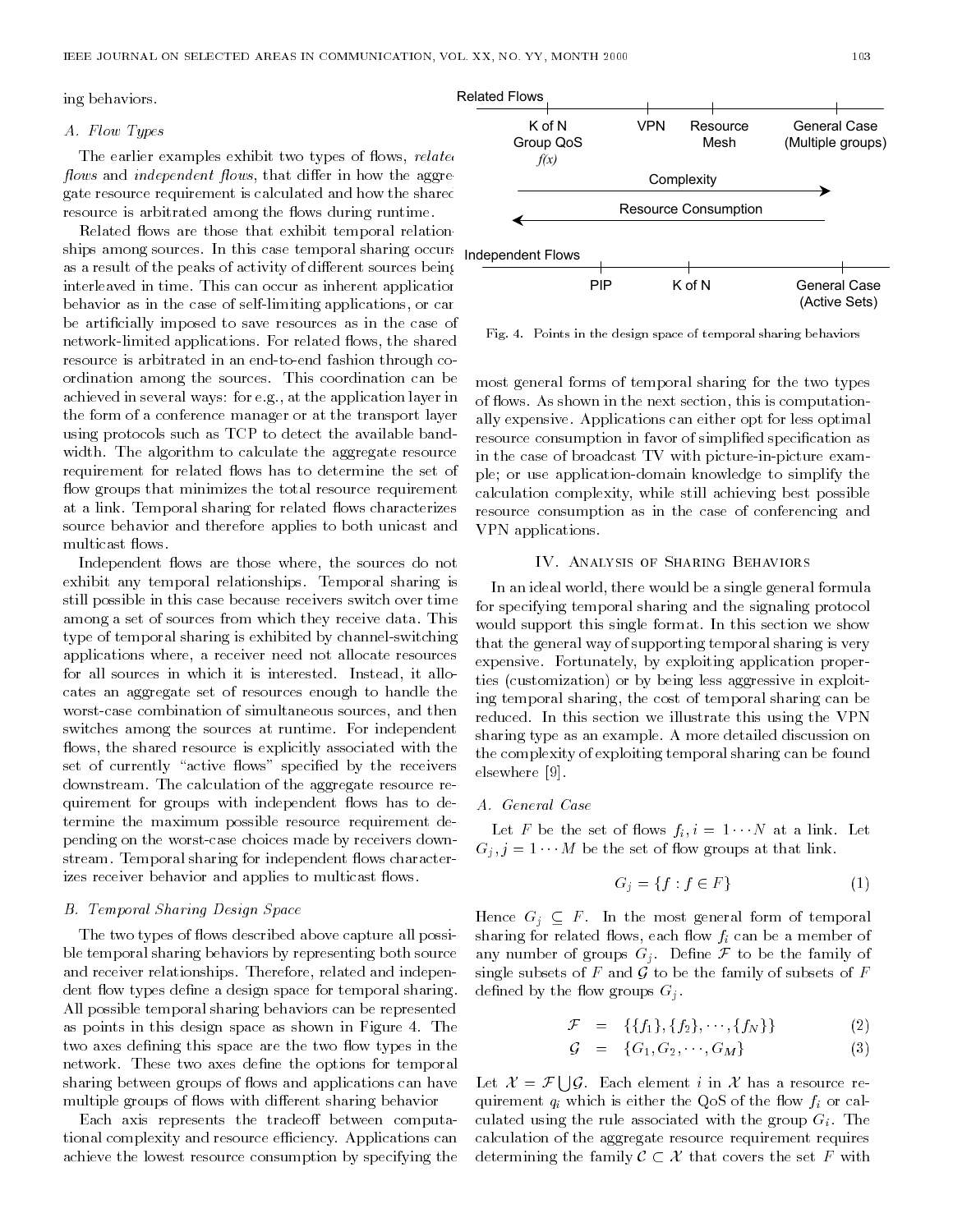minimum resource requirement.

$$
F = \bigcup_{S \in \mathcal{C}} S : \sum_{S \in \mathcal{C}} q_S \le \sum_{S \in \mathcal{C}'} q_S, \mathcal{C}' \subseteq \mathcal{X}, \mathcal{C}' \ne \mathcal{C}
$$

This problem is the well-known weighted set covering lem and is known to be NP-complete.

#### B. Virtual Private Networks

In the hose-based VPN case, each flow  $f$  is a m of two groups: one reflecting the limit on the agg traffic generated by the source site and another ref the limit on the aggregate traffic that can be sink the destination site- therefore in this case we have two two  $\mathbb{R}^n$ families of flow groups  $\mathcal{G}_{\mathcal{S}}$  and  $\mathcal{G}_{\mathcal{R}}$  corresponding to flow groups dened by the source access link limitations and accession access links and both limitations respectively- and access and access families of flow groups consist of *disjoint* subsets that cover  $F$  :

$$
F = \bigcup_{S \in \mathcal{G}_S} S, \text{ and } \forall S, S' \in \mathcal{G}_S, S \cap S' = \phi \quad (5)
$$
  

$$
F = \bigcup_{S \in \mathcal{G}_R} S, \text{ and } \forall S, S' \in \mathcal{G}_R, S \cap S' = \phi \quad (6)
$$

A characteristic of the hosebased VPN application is that  $\mathcal{G}_{\mathcal{S}}$  and  $\mathcal{G}_{\mathcal{R}}$  are the only two coverings of the set F to consider because all other coverings contain one of these two and hence have a higher resource requirement- To state this more formally, let  $\mathcal{G} = \mathcal{G}_{\mathcal{S}} \cup \mathcal{G}_{\mathcal{R}}$  represent the family of all flow groups at the link. If  $\mathcal{C} \subseteq \mathcal{G}$  is any covering of the set F then,  $\mathcal{C} \cap \mathcal{G}_{\mathcal{S}} = \mathcal{G}_{\mathcal{S}}$  or  $\mathcal{C} \cap \mathcal{G}_{\mathcal{R}} = \mathcal{G}_{\mathcal{R}}$ . To prove this, we represent the set of flows  $F$  at the link under consideration in a  $p \times q$  matrix M where, p is the number of upstream sources and  $q$  is the number of downstream destinations. The family of groups  $\mathcal{G}_{\mathcal{S}}$  and  $\mathcal{G}_{\mathcal{R}}$  are formed by taking rows and columns of the matrix M respectively- All the elements of the matrix are covered by the set of rows  $\mathcal{G}_{\mathcal{S}}$ or by the set of columns  $\mathcal{G}_{\mathcal{R}}$ . Any other attempt to cover all the elements of the matrix would involve a subset of the rows and all columns or viceversa- Therefore any other covering of the set  $F$  would include either the source group family or the destination group family and has a higher resource requirement.

Because  $\mathcal{G}_{\mathcal{S}}$  and  $\mathcal{G}_{\mathcal{R}}$  contain disjoint subsets of F, the set covering problem reduces to an iteration among the groups  $G_i$  and with group  $G_i$  being chosen if its resource requirement is less than the sum of the member flows' resource requirements- and regular resource requirement q resource the set of flows  $F$  can be calculated as follows:

$$
q = \min \left\{ \sum_{S \in \mathcal{G}_S} \min \left\{ q_S, \sum_{f \in S} q_f \right\}, \sum_{S \in \mathcal{G}_R} \min \left\{ q_S, \sum_{f \in S} q_f \right\} \right\} \text{ and refer to the function } \prod_{f \in \mathcal{G}_S} \min \left\{ q_f \right\}.
$$

The worst-case complexity of calculating the total resource requirements is of the order  $O(N)$  where N is the number of flows at the link.

In summary, calculating the aggregate resource requirement for a set of related flows at a link can be NP-hard



Fig. 5. Example network topologies for calculating asymptotic resource consumption gains

### TABLE I

Resource allocation for a VPN service with <sup>n</sup> sites each WITH UNIT HOSE CAPACITY.

| Topology  | Independent                                   | VPN sharing   | Ratio                       |
|-----------|-----------------------------------------------|---------------|-----------------------------|
| Linear    |                                               |               |                             |
| $m$ -Tree | $1\,n \log_m n - n + 1$<br>$2n(m-1)$<br>$m-1$ | $2n \log_m n$ | $n -$<br>$m-1$<br>$log_{m}$ |
| Star      | 2n(                                           | zn            |                             |

in the general case- But using domain knowledge in the case of the VPN service, the calculation complexity can be reduced to be linear in the number of flows at the link. Note that this reduction in complexity is not achieved at the expense of resource consumption.

#### C. Resource Allocation Gain

the contract of the contract of the contract of the contract of the contract of the contract of the contract of and refer the refer to the refer to the results are summarized in the results are summarized in the results are summarized in the results are summarized in the results are summarized in the results are summarized in the re In the selflimiting and channelswitching temporal sharing styles are analyzed to calculate the resource alloca tion gains obtained over the three representative network topologies shown in Figure - Using the same methodology we carry out an analysis of the VPN sharing style to deter mine the gains in resource allocation- Consider a VPN with  $n$  sites connected by one of the three candidate topologies. we assume that the site of the site of the site of the site  $\mathcal{L}_{\mathcal{A}}$ case of independent flow-based allocation, each site is connected to every other site by a unicast oweare  $n(n - 1)$  flows each of which can transmit at full hose e reformation to the total resource the total resource the total resource allocation for the total resource all the VPN is  $n(n-1)A$  where A is the average length of the path for each ow- Due to space considerations we omit the details of the calculation of the average path length A

 In the case of hosebased VPN as shown in Sec tion IV the resource requirement at each link is given by  $\min\{n_S, n_R\}$  where  $n_S$  is the number of source hose groups and  $n_R$  is the number of receiver hose groups at the link. Calculating the total resource requirement in this case re quires the evaluation of the min function for each of the three topologies-details of the analysis of the details of the analysis of the analysis of the analysis of the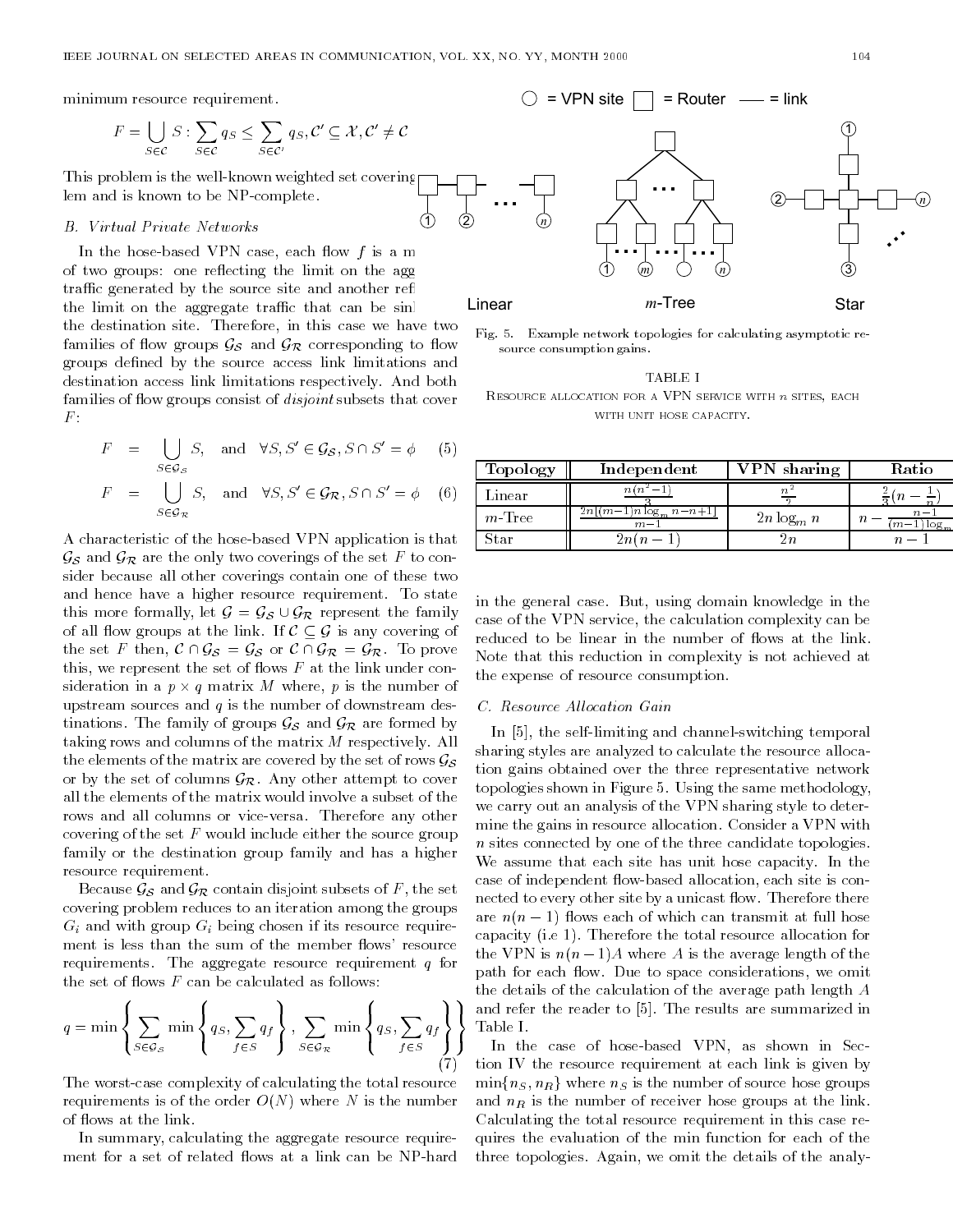sis and refer the reader to for an evaluation of the min from Table I, using temporal sharing in hose-based VPN service reduces the resource requirements by a factor  $O(n)$ over independent flow-based allocation.

# V. EXTENSIBLE TEMPORAL SHARING DESIGN

In this section we consider the design of signaling sup port for temporal sharing in the context of service-oriented networks- The design of signaling support for temporal sharing must meet the conflicting goals of supporting the wide range of possible temporal sharing behaviors and at the same time providing the support in an efficient manner-state the most general form of temporal form of temporal sharing the most general form of the most general is computationally expensive- While this complexity can be reduced by exploiting service properties or by trading off some complexity for increased resource allocation, this results in a large number of sharing styles that must be sup ported-it is also likely that in the implementation and increase  $\mathbf{m}$  is also likely that is also and in user experiences will lead service providers to implement new sharing behaviors-

Therefore, signaling support for temporal sharing must not be designed with hard-wired sharing mechanisms. Rather, the signaling support for temporal sharing must be designed to be extensible- Extensibility provides ser vice providers with the ability to dynamically define and use new sharing behaviors without having to modify the signaling protocol-securities at distinguished and the advantage of being the advantage of being the advantage ing able to cover the wide range of behaviors and at the same time allowing service providers to use service-specific knowledge and make intelligent tradeoffs to improve computation efficiency.

In this section, we discuss the design of extensible support for temporal sharing in the Beagle signaling protocol-We first briefly describe the design of the Beagle signaling protocol and mechanisms for own setup-  $\mathcal{M}$  and  $\mathcal{M}$  over  $\mathcal{M}$  . Then describes for our setup-  $\mathcal{M}$ how temporal sharing information is represented in Beagle. We then focus on a single node and describe the design of the temporal sharing execution environment and give ex amples to illustrate the setup of flows with temporal sharing- Finally we give examples to show the application of the conference and VPN sharing styles-

# A. Overall Design and Beagle Mechanisms

A flow setup in Beagle is based on the standard three-way handshake mechanism realized by the exchange of three messages (SETUP\_REQUEST, SETUP\_RESPONSE and SETUP CONFIRM) between neighboring routers along the path of the owe-the ow-the ow-the-ow-the-ow-the-ow-th-ow-th-ow-th-ow-th-ow-th-ow-th-ow-th-ow-th-ow-th-ow-th-owcarries a list of objects including those that provide in formation about the traffic carried by the flow and the que requirements for that means for the Beagle entity at each router along the path processes this information, allocates resources required by the flow and forwards it to the next hop-basic objects listed above above above above above above above above above above above above above ab SETUP REQUEST message may also carry temporal shar ing information is the own in part of mean group. Since in formation is carried in the form of a TemporalSharing ob



| Group Instance    | <b>VEIN LIUW GIUUPS</b> |
|-------------------|-------------------------|
|                   | Group ID                |
| <b>Group Data</b> | Hose Type               |
|                   | <b>Site Address</b>     |
|                   | Hose QoS Spec           |
| (a)               | (b                      |

Fig. 6. (a) Temporal sharing object (b) Flow groups for conferencing and VPN sharing behaviors

ject which is described in the next section- The information in the TemporalSharing object is interpreted by dynami cally downloaded code modules that implement support for a particular style of temporal sharing (such as conference, ve en etc-prometer execute modules executes inside a temperature sharing execution environment (TSEE) which is responsible for interacting with the Beagle entity at that router to setup resources for flows with temporal sharing behavior. The design of the TSEE is described in a later section.

 be customized by service providers-The overall design described above supports extensibil ity in two ways- The representation of temporal sharing is itself extensible by service providers as shown in the next section and the interpretation of temporal sharing informa tion is by dynamically loaded code modules which can also

# B. Temporal Sharing Representation

Temporal sharing information for each flow is represented by the TemporalSharing object shown in Fig ure a-mail a-mail a-mail a-mail a-mail a-mail a-mail a-mail a-mail a-mail a-mail a-mail a-mail a-mail a-mail a unique *sharing type* which represents a particular type of sharing behavior-members of sharing types are conference ing version that the sharing the sharing type is a code URL which provides the location of the code module that implements the temporal sharing behavior for that type-Beagle dynamically downloads the code module from the species is the downloaded before the state before the state of the state of the state of the state of the state of the state of the state of the state of the state of the state of the state of the state of the state of the TemporalSharing object also has a group instance field which uniquely represents an instance of a particular shar ing behavior with an application-dimension-dimension-dimension-dimension-dimension-dimension-dimension-dimension-dimension-dimension-dimension-dimension-dimension-dimension-dimension-dimension-dimension-dimension-dimensio service creates two different VPNs, two different group instances of the VPN sharing type would be created- All flows at a link falling under the same group instance share the same set of resources at that link-

The TemporalSharing object also contains information which is opaque to Beagle (shown shaded in Figure  $6(a)$ ). This opaque data is interpreted by downloaded temporal sharing modules of that sharing type and contains infor mation about one or more flow groups that the flow is a

Conference Flow Group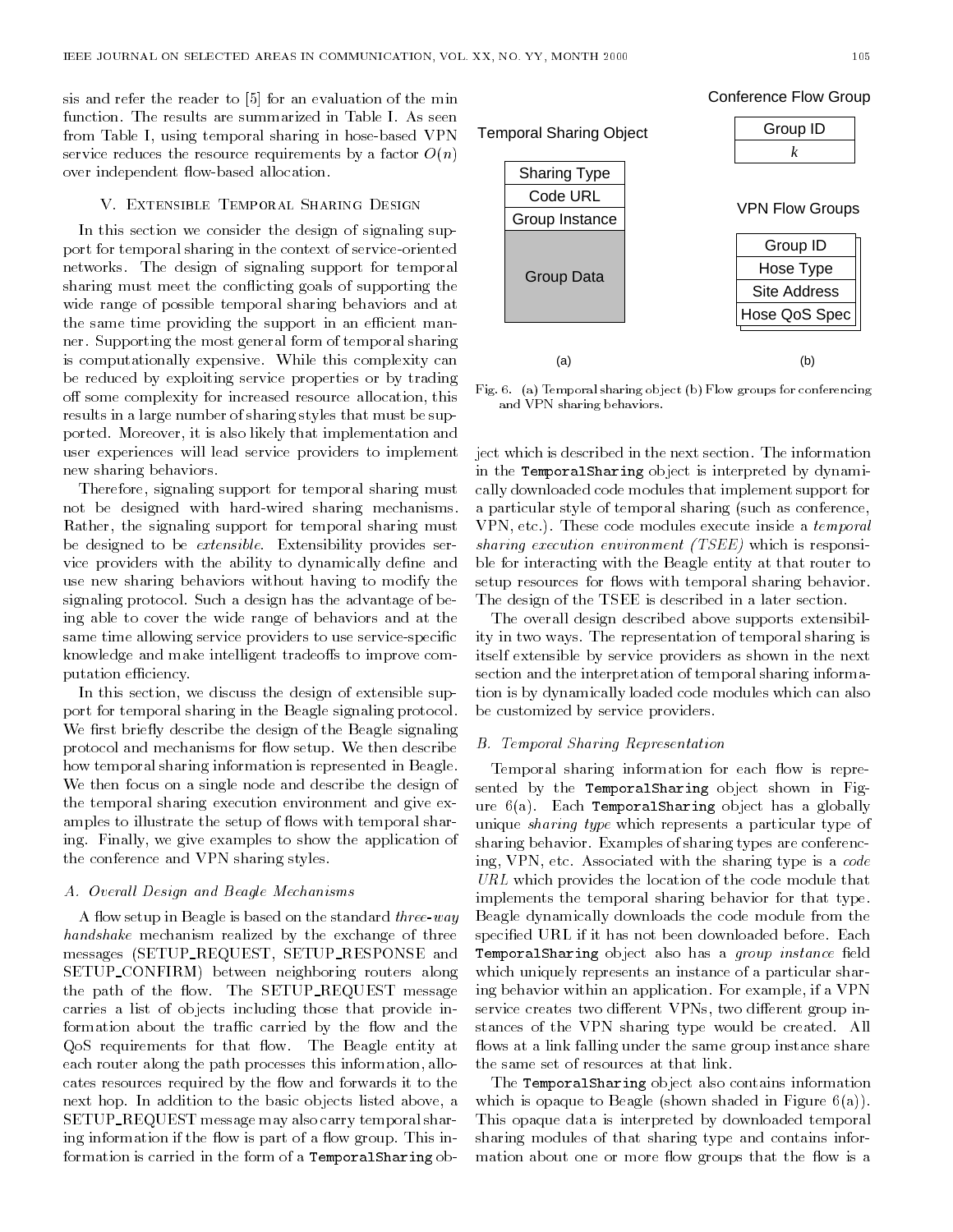$\mathbf{F}$  figure b shows the information contained contained contained contained contained contained contained contained contained contained contained contained contained contained contained contained contained contained c in flow groups for the conference and VPN sharing types Each flow group is identified by a *group id* which is unique with the application-defended problems are application-defended by a set of the conference of the conference o a parameter  $k$  which specifies the number of simultaneousl active sources-based and the VPN operations are the VPN of parameters of the VPN of the VPN of the VPN of the eter which specifies whether the hose information pertain to a source hose or a destination hose- It also has parame ters to specify the address of the site connected to the hos and the QoS spec of that hose-

The group  $QoS$  spec for a flow group can also be specified in several different ways depending on the sharing style **Control Plane** Apart from the two ways of representing a flow group fc Data Plane conference and VPN styles as shown above, a flow group can use a general function  $f(n)$  which calculates the re source requirement based on the  $n$  of flows actually share ing the resource- An example of this would be statistical multiplexing of a number of video or audio flows.

Service providers can define custom representations for the Temporal Sharing object by using service-specific flow groups. For example, a conference application that is a also part of a VPN might define a flow group that combines the information in the conference and VPN flow groups described above-the stripe above-the stripe above-the stripe above-the stripe above-the stripe above-th tions can define a flow group based on receiver preferences. Service providers defining custom representations for the TemporalSharing object must also provide the appropri ate code modules to interpret the flow group data.

The design of the TemporalSharing object strongly couples a flow with a particular sharing type. This is because each flow setup message can carry at most one TemporalSharing object- Allowing multiple TemporalSharing objects in a flow setup message has the potential advantage of allowing applications to combine sharing styles e-g- conference and VPN as described ear lier- However the disadvantage of this design is that it complicates the interaction between Beagle and the code modules that implement a particular sharing typeeach node, Beagle will need to interact with multiple sharing modules and will need to combine the results of these interactions in a generic way, which likely will make the computation of the design  $\mathcal{M}_\mathcal{A}$  and design  $\mathcal{M}_\mathcal{A}$  and design  $\mathcal{M}_\mathcal{A}$  and design  $\mathcal{M}_\mathcal{A}$ presented here does not preclude services from combining sharing styles- Instead it forces services combining dier ent sharing styles to implement a new sharing type and a sharing module for that type- This has the advantage of allowing services to use domain knowledge to simplify the calculation of the aggregate resource requirement.

# C. Temporal Sharing Execution Environment Architecture

Figure 7 shows the design of the temporal sharing execution the temporal sharp through support primarily support the sharing support  $\mathbf{r}_1$ consists of three interacting modules a)  $core$  Beagle, b) temporal sharing manager and c) active sharing modules. The core part of Beagle is responsible for flow setup protocol processing and maintaining ow state- This module does not interpret temporal sharing information and treats temporal sharing as an optimization- If temporal shar



Fig. 7. Beagle extensible temporal sharing design.

ing information is not available or unusable on account of an error, this module falls back on independent flow-based allocation-definition-definition-definition-definition-definition-definition-definition-definition-definitionmaintains a list of group instances and the list of flows that fall under a particular group instance- Resource allocation is based on group instances with the traffic aggregate defined by the union of the filters of all flows that fall under  $\sim$  The aggregate resource requirement for a gagregate requirement for a gagregate requirement for a gap  $\sim$ group instance is provided by the sharing module corre sponding to that particular sharing type-base core particular of Beagle interfaces with the sharing modules through the temporal sharing manager-

The temporal sharing manager is responsible for the dy namic loading, instantiation and caching of sharing modulture at active and intermediately between core Beagle and B the active sharing modules-share component sharing mans ager maintains a list of sharing types and references to cor responding sharing modules- When a new sharing type is received, the sharing manager obtains the code that implements the sharing module from the URL associated with the sharing type and instantiates the sharing module- The sharing manager is also responsible for directing requests from core Beagle to the appropriate sharing module- The sharing manager may also enforce computational and stor age resource modules-side additional modules-sharing modulesthe sharing manager may act as a cache manager by main taining all the sharing modules in a cache and paging out modules that have been inactive over a period of time-

Active sharing modules are responsible for implementing adiere sharing sharing module is responsible in the sharing module is responsible. sible for computing the aggregate resource requirement for a particular group instance-distribution instance-distribution instance-distribution in the can optional can o keep ow group state for group instances of that type- For example, Figure 7 shows a VPN sharing module which has cached state for two VPN group instances in the planet of the contract of the contract of the contract of the c state allows a sharing module to optimize computational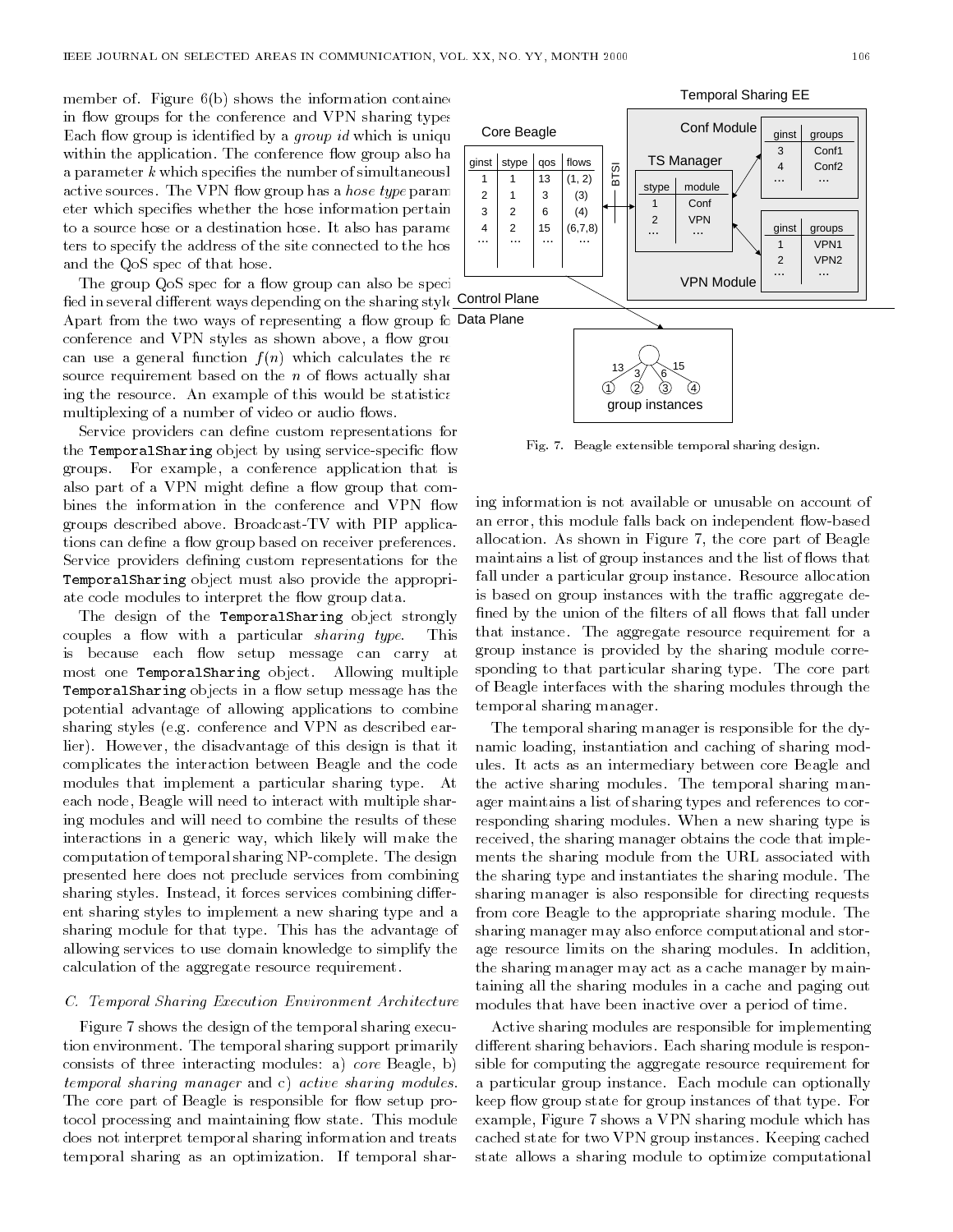

The Beagle Temporal Sharing Interface  $(TSI)$ interface between Beagle and the active sharing modules. Every sharing module must implement this interface- The TSI calls are shown in Table II. The TSI II-T in Table II-T state in the sharing module for a particular group instance-This results in the downloading of the module if necessary-It returns an indication regarding whether the module has can be that particular group instance-that particular group instance-that particular group instanceule does not have cached state, Beagle is responsible for initializing the state for all the flows under that group instance-the TSI Additional additional additional additional additional additional additional additional addition group instance-energy instance-energy own group data and  $\eta$ associated with the sharing model and sharing model with the call returns an error indication if the flow group information is inconsistent or erroneous; or if the operation fails for some other reason-term reason-term reason-term reason-term reason-term reason-term reason-term reason-term reason-t

a particular group instance-enter correcting the process of turns the aggregate resource requirements for a particular group instance-

The TSI design presented here allows sharing modules to further optimize for computational overhead by performing incremental calculations using previously cached state for a group instance-room instance-of-stance-sharing models and conference sharing models. ule may keep the flow QoS specs for each group instance in a sorted list and add the  $k$  highest QoS specs whenever the aggregate QoS spec for that group instance is re quested-an alternative TSI design would be to pass all the flow QoS specs in a group instance to the sharing module every time the aggregate QoS spec needs to be calcu lated- This design has the advantage that the sharing mod ules can be stateless and therefore simpler to implement-However the disadvantage is that sharing modules cannot amortize the cost of computation over several flow setups with a group instance-term instance-term in this contribution is a group of the TSI design presented in this contribution of the TSI design presented in the TSI design presented in this contribution is a second to be a sec paper also supports stateless sharing modules through the use of the TSI Init call which indicates if a module has cached state-the existence that movement, for applications the to choose either stateless or stateful implementations for sharing modules-

The design of temporal sharing support in Beagle is driven by the goal of keeping the active sharing modules as simple as possible- with the functionality of the function  $\mathcal{C}$ required to implement temporal sharing such as the de

Fig. 8. Interaction between core Beagle and the conference sharing module during a flow setup. module during a ow setup

nition of group instances, allocation of resources for group instances and arbitration of the shared resource during run time are all implemented in the core non-extensible part of Beagle- The active sharing modules need only be concerned with calculating the aggregate resources for a particular group instance- This isolates the active sharing modules from the details of having to deal with the traffic control entities and simplifies the implementation of new sharing behaviors-

Another design goal is to provide robust and predictable behavior in the presence of failures in the temporal sharing execution environment- Although extensibility provides applications with great flexibility in defining and implementing new sharing behaviors, the downside is the increased security risks and the possibility of errors in active sharing modules leading to unpredictable behavior- The design of the TSI guards against this possibility by provid ing a very simple interface that restricts the scope of actions that can be performed by the active sharing modules-

Another advantage of the design outlined here is that it allows the temporal sharing execution environment to operate without local knowledge about the network node which allocates the resources-the possibility of the possibility  $\mathcal{L}_{\mathcal{A}}$ of running the temporal sharing execution environment on a separate "control station" that is common for an entire substructs in this state in the network-the network-the network in improved the state of  $\sim$ scalability and robustness; and can also enhance security.

# D. Example

In this section we give an example to show the sequence of calls that are made across the TSI when a new flow is setup.

Consider the conferencing example shown in Figure 1. Figure 8 shows the interaction between Beagle and the conference sharing module at router R1 during the setup of the video flow from B  $(f_B)$  across the link between routers  $\mathcal{L}$  - and R  $\mathcal{L}$  and R  $\mathcal{L}$  and  $\mathcal{L}$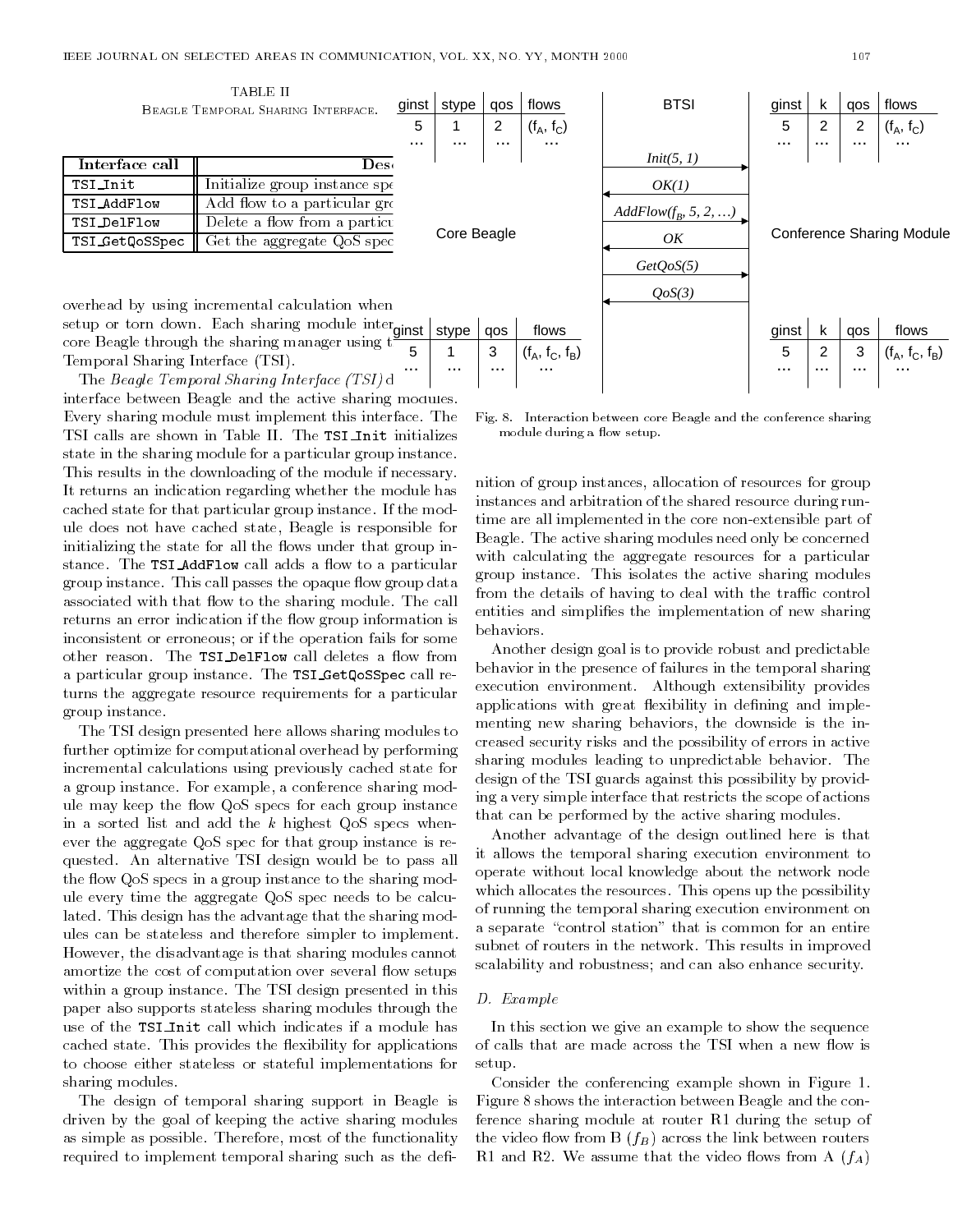

Fig. 9. Beagle temporal sharing implementation.

and C  $\{f\in F: \mathbb{R}^n\mid \mathbb{R}^n\}$  are considered before before before before before before  $\mathbb{R}^n$ the setup of flow  $f_B$ , Beagle has allocated a bandwidth of the state maintained by Beagle for the group instance that defines the video conference application as shown in the agure group instance by since  $\mathbf{q}$  type  $\mathbf{r}_i$  conferences. sharing module also has cached state for this group in stance as shown-when the owner for owner the owner  $\pi$  $f_B$  is received, Beagle first initializes the state for this group instance maintained by the sharing module by calling The shown as India Initially interesting module in the shown of the share indianal contract of the share of the cates that it has cached state for this group instance in its reply shown as OK- Beagle then adds the new ow to the group instance by calling TSI  $\sim$  1.1 AddFlow-Blow-Charling TSI AddFlowing a positive response from the sharing module, Beagle obtains the new aggregate QoS spec for the group instance by calling TSI GetQoSSpec- The sharing module adds ow  $f_B$  to the group instance and returns the newly computed aggregate bandwidth of the responsedates the resource allocation state maintained by Beagle for that group instance as shown in the gure- If the con ference sharing module did not have cached state i-e- it returns  $OK(0)$  in response to the TSI\_Init), Beagle initializes the state by calling TSI\_AddFlow for flows  $f_A$  and  $f_C$ before adding flow  $f_B$ .

# VI. IMPLEMENTATION

In this section, we describe the implementation of the temporal sharing execution environment (TSEE) in the Beagle prototype- As shown in Figure the TSEE inter  $\mathbf \Theta$  with the Beagle daemonic using a TCP connectionuse the Java programming language to implement the ac tive sharing modules based on its support for safe-execution of downloaded code modules, support for implementing security policies and widespread policies and widespread policies and widespread popularity-type is a set of the implemented as Java virtual machine process using JDK - - The Beagle daemon is itself implemented in C and allocates resources for a flow using the traffic control interface  $(TCI)$  at a router.

Overhead of TSI calls in microseconds for conference styleTEMPORAL SHARING ON A PENTIUM-II 400 MHZ ROUTER RUNNING FREEBSD 3.3 WITH JDK 1.1.

| <b>TSI Call</b> | Median | <b>SIQR</b> | $10\%$ | $90\%$  |
|-----------------|--------|-------------|--------|---------|
| TSI_Init        | 560.32 | 93.71       | 534.80 | 1153.01 |
| TSI_AddFlow     | 465.50 | 10.26       | 454.16 | 737.95  |
| TSI_DelFlow     | 471.83 | 10.07       | 457.68 | 951.95  |
| TSI_GetQoS      | 443.52 | 9.15        | 437.20 | 1066.55 |

The main thread of control in the TSEE is the temporal sharing manager , we manager, which we manager manage tains a module table that has references to downloaded sharing modules of a particular type- The module table can also be used to implement caching strategies- The TSEE also implements a class loader that can dynamically load classes that implement a particular sharing module given the code URL associated with that module-

The TSI is specified as a Java interface specification. Each active sharing module must define a class that imprements the module can can construct mode can create the multiple threads- The TS manager thread can control how much CPU is allocated to the sharing module by enforcing thread priorities- The TS manager acts as an intermediary between the Beagle daemon and the active sharing mod ules- It implements a series- it is the TCP series the TCP series that the TCP series the TCP series of TCP series connection to the Beagle daemon that provides support for each TSI call- Each TSI call by the Beagle daemon causes the TS manager to invoke the corresponding method of the sharing module of that particular type- The values re turned by the method invocation are serialized and passed back to the Beagle daemon.

The temporal sharing module of the Beagle daemon (shown shaded) implements the other end of the serialization protocol between the Beagle daemon and the TS manager- It provides an interface for the rest of the Beagle daemon to utilize services provided by the active sharing modules- Each TSI call is handled as a requestresponse of the call is handled as a requestresponse of the call transaction over the TCP connection- The temporal shar ing module is also responsible for dealing with all the error conditions that might occur during any TSI transaction over the TCP connection.

#### VII. EVALUATION

In this section, we present an evaluation of the Beagle temporal sharing design- In the data plane we demon strate the operation of the VPN temporal sharing style by doing a proof-of-concept experiment using the Beagle prototype implementation over a local IP testbed- In the control plane, we profile the Beagle implementation and evaluate the cost of having an extensible implementation of temporal sharing-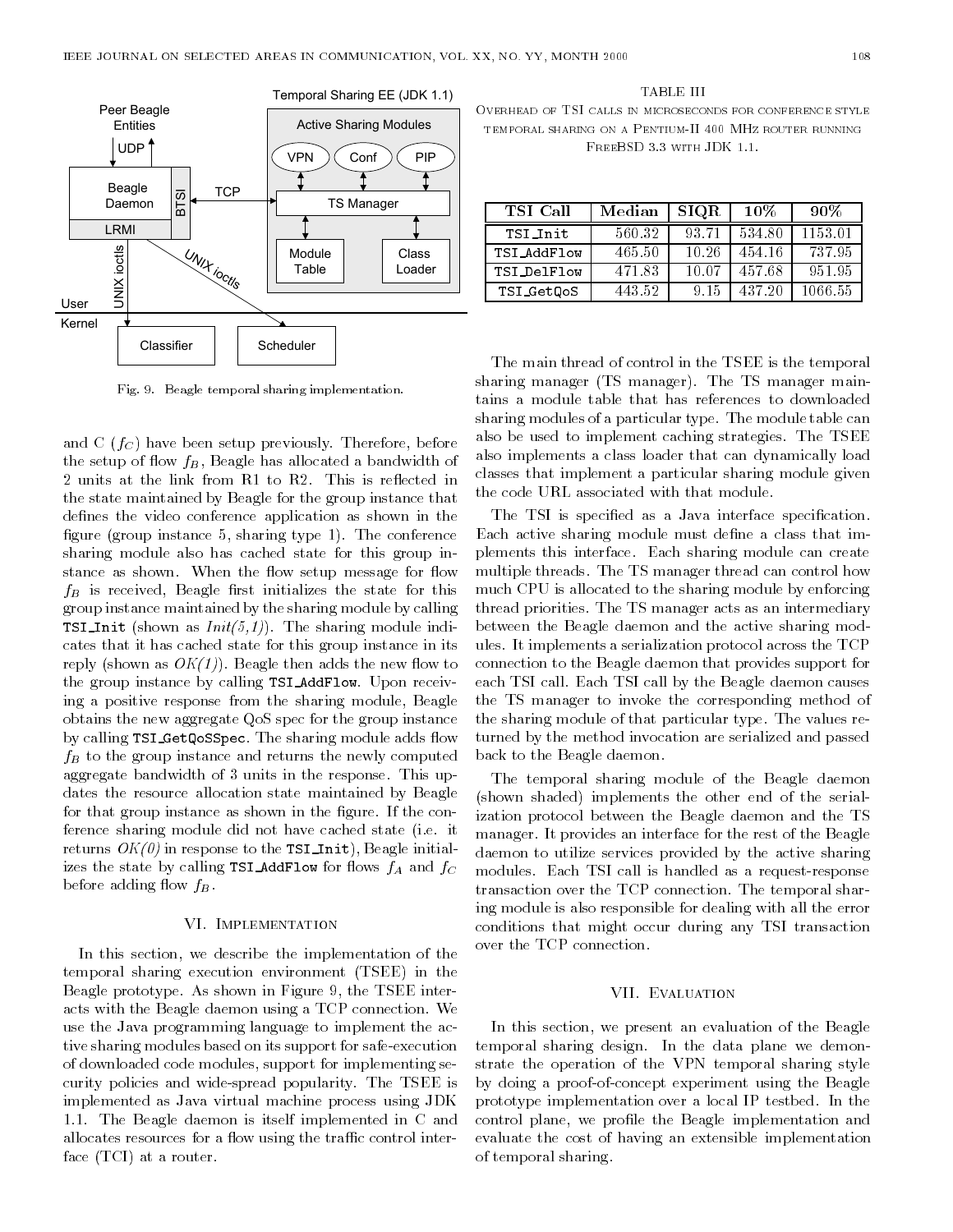

Fig - Experimental setup for the hosebased VPN proofofconcept experiment experiments.

#### A. Cost of Extensible Implementation

We measured the performance of the Beagle prototype implementation to determine the cost of providing exten sible temporal sharing- which inperiment involved repeated to trials of setting up flows with conference type sharing on a local IP testbed- The overhead of invoking each of the TSI methods is shown in Table III- The setup of a ow with temporal sharing behavior involves at least three TSI calls Initial and More and Get All and Get  $\alpha$  and  $\alpha$  and  $\alpha$  and  $\alpha$ if the sharing module does not keep cached state- There fore the minimum cost of setting up a flow with temporal sharing is in addition to the overhead in a state of the overhead in a state of the overhead in a state of the of processing flow setup messages and allocating resources through the traffic control interface.

This overhead is caused mainly by two factors- Firstly each TSI method call causes a context switch between the Beagle daemon and the Java process that runs the temporal sharing execution environment- This overhead is about  $\mu$ s on each TSI call for a Pentium-II 400 MHz router running FreeBSD 
-- We expect that commercial routers will offer better context switch performance by using real-time schedulers andor multiprocessor hardware- Another way to reduce this overhead could be to embed the temporal sharing execution environment within the Beagle daemon process using the Java Invocation API-

The second factor contributing to the overhead is the performance of sharing modules implemented in Java- For the the experiment described and doesn't which is not all which doesn't which is not music support for just for the justing and provided the l expect that the performance can be improved significantly with the use of JIT and advances in Java compiler technology-

It should be noted that both these factors contributing to the overhead are caused by implementation eects- We believe there is no fundamental reason why an extensible implementation should be slower than a nonextensible im plementation-

# B. Proof-of-concept VPN Experiment

In this section, we describe the results of a proof-ofconcept experiment that shows the operation of the VPN application described in the example in Section VD- Our goal is basically to demonstrate the operation of the Bea gle prototype implementation of temporal sharing under a realistic experimental setup is a setup is experimental setup is the setup is a setup in shown in Figure Second and the shown in the gure four hosts Hosts Hosts through H represent four sites of the VPN-  $\sim$  100  $\mu$ 



 $\mathbf{F}_{\mathbf{S}}$ and R

a hose bandwidth in Mbps as shown in Mbps in the shown in the guresimplicity, we only consider the four flows crossing the link between routers R and R  $\alpha$  and R  $\alpha$  and R  $\alpha$  and R  $\alpha$  and R  $\alpha$  and R  $\alpha$ sharing, the four flows share an aggregate bandwidth of , which is a four sources and the four sources on the four sources of the four sources of the four sources of available subject to the constraints imposed by the hoses.

We cycle through each of the 16 on-off combinations of the four ows- For each combination there are runs of the experiment-beam experiment-beam experiment-beam experiment-beam experiment-beam experiment-beam experimentstate transmitted and a period of seconds-the second secondsend of the run, throughput measurements are made for all the four ows at the receiving the through place the through put for all the  $80$  runs of the experiment in Figure 11. Also plotted is the aggregate throughput of all the four ows shown as the black solid line in the extension  $\mathcal{L}_{\mathbf{A}}$ periment demonstrates three aspects of temporal sharing-Firstly, as shown in the figure, the aggregate throughput for the four ows does not exceed Mbps- This is due to the limitations imposed by the hoses on the aggregate traffic and shows that exploiting the limits imposed by the hoses leads to significant resource savings in the network. Secondly, each flow is capable of dynamically utilizing all of the available bandwidth within the limit determined by the minimum of its hoses at either end as shown in the figure. This demonstrates a second advantage of hosebased VPN sharing; networks can improve scalability by aggregating all of the VPN flows at a link under a single resource and at the same time provide sufficient flexibility for each endto-end flow to dynamically utilize the maximum available bandwidth.

Finally, the experiment also shows the behavior of aggregate enforcement of temporal sharing- many contents of temporal sharing defines the behavior that results when the set of flows sharing a resource exceed the aggregate resource allocation- Aggregate enforcement simply enforces the limit on the aggregate traffic generated by a set of flows sharing a resource-mackets that exceeding the agency and also the agency  $\mathbf{u}_\mathbf{A}$ gregate resource allocation are either dropped or forwarded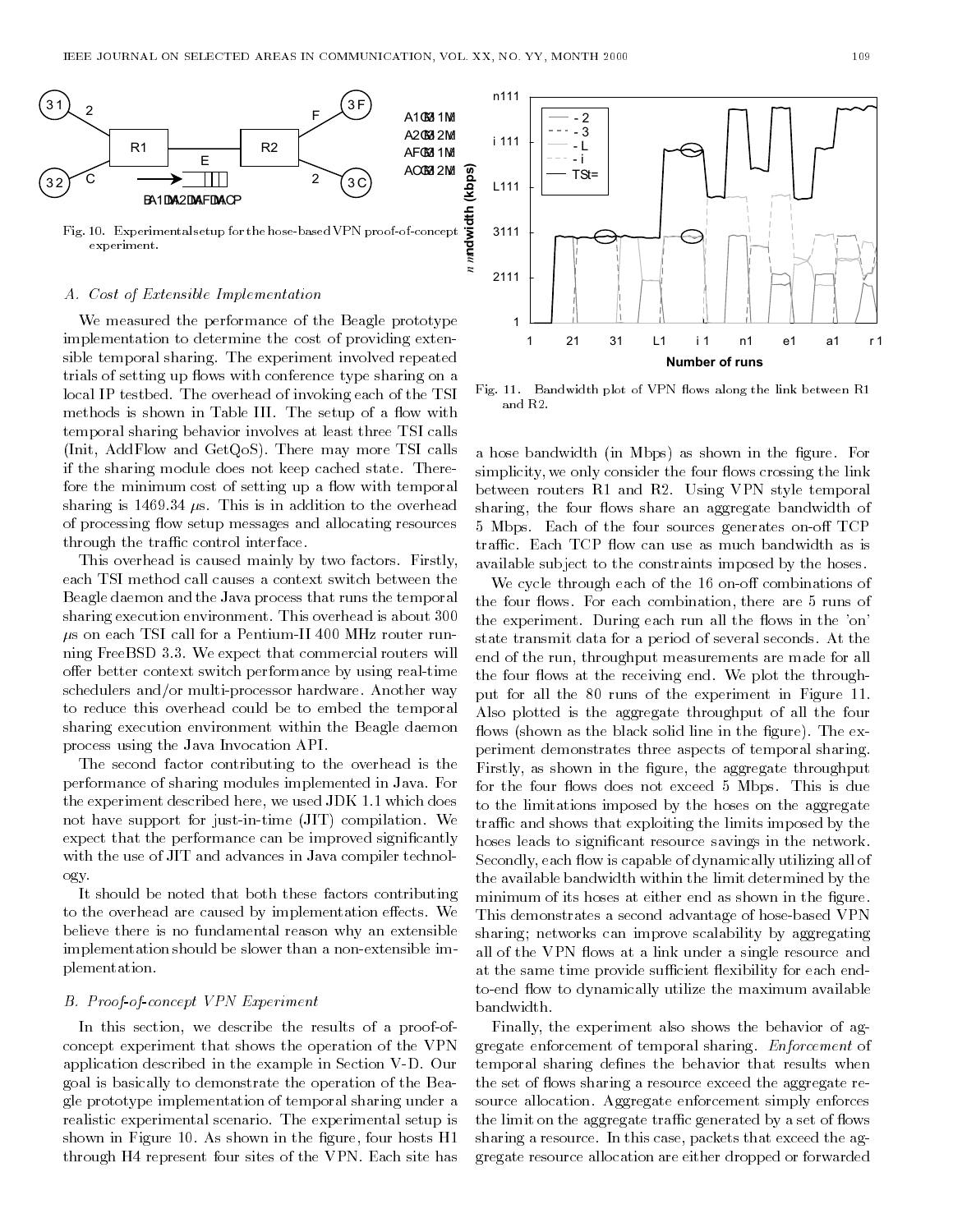

Fig - RSVP temporal sharing examples a Conference b VPN with wildcard filter (WF) style, (c) VPN with shared-explicit (SE) style.

as best cases as shown in the set was not be a spectrum of  $\mathbf{a}_i$ gregate enforcement provides fair behavior when two TCP ows share the aggregate bandwidthcases one Texture all the bandwidthare highlighted in Figure 11 using circles to show the runs where the unfaire occurs of the unit of the company runs-complete the state of the state of the state of the s  $15-20$ , the flow F2 grabs all of the available 2 Mbps bandwith a the destination hose of H-C - And - Although the State of  $\mathbf{I}$ be remedied by using fair enforcement which ensures that both flows F1 and F2 would share this bandwidth equally using reduced and the contract of the contract of the contract of the contract of the contract of the contract o options for enforcement are described in the description of the description of the described in the described i

#### VIII Related Work

As mentioned before, temporal sharing has been studied in the context of other signaling protocols like RSVP . The ST is a section of the section we contrast the section of the section of the section of the section of the section of the section of the section of the section of the section of the section of the section of the sect these protocols with Beagle showing how these protocols perform in the example scenarios considered in Section V  $\mathbf D$  .

Temporal sharing was first considered in the design of the RSVP protocol and the sharp with the sharp continues of the sharp of the sharp of the sharp of the sharp of the sharp of the sharp of the sharp of the sharp of the sharp of the sharp of the sharp of the sharp of the sh ing of reservations among different senders within a multicast session using reservation attributes called "styles". The RSVP version 1 specification defines three reservation styless- wild cardinals and the wildcard indicates the state that the state of the state of the state of the s resources reserved for a multicast session has to be shared by all senders to the xed lter FF style senders to the xed lter FF style sessionmakes a separate reservation for each explicitly identified sender in the multicast session- The shared explicit SE style indicates that the resources reserved for the multicast session must be shared among the explicitly identified set of senders to the session-

The first difference between Beagle and RSVP temporal sharing is in the scope of its application- weight and share ing in RSVP is restricted to sharing of resources within a multicast session-beagle notion-beagle notion-beagle notion-beagle notion-beagle notion-beagle notion-beagle n

of temporal sharing is more general in scope and applies to all the flows (multicast or unicast) within an application- The second dierence is in the range of application behaviors supported in RSVP the FF style is analogous supported in FF style is analogous supported in the FF s to independent flow-based resource allocation and therefore there is no sharing of resources in this case- Both the WF and SE reservation styles are designed with self limiting applications in mind- In contrast Beagle supports a much wider set of application behaviors as discussed ear lier and provides an interface for applications and services to dynamically implement new sharing behaviors-

 $C_{\text{sol} \text{ behavior, we show the application of DCVD, showing the value of the system.}$  shows the resource allocations for the video conference ex ral sharing we show the application of RSVP sharing styles to the examples of the examples of  $\mathcal{F}$  is the example of  $\mathcal{F}$  in Figure . In Figure , we are the example of the example of the example of the example of the example of the example of the example of the example of ample using either the WF or SE reservation style-service style-service style-service style-service style-serv styles produce the same resource allocations- Comparing with Figure  $1(b)$ , we see that RSVP over allocates resources styles associate a group QoS spec directly with a set of flows in a conference do not have the same bandwidth requirement and our the ows in a self-limited application of the owner of the selfhave the same bandwidth requirement, both RSVP and Beagle temporal sharing styles produce the same alloca tions- title; timestics into protions- with resource with  $\sim$ for the VI consequent and the Signet Set and the shown in ple we ignore the fact that RSVP cannot share resources vation styles can be extended in scope to cover multiple unicast ows-leads owners the WF style leads to understand the WF style leads to under all location of resources on the link between routers  $R1$  and  $R2$  $\mathbf{F}$  and  $\mathbf{F}$  is because receivers  $\mathbf{F}$  and  $\mathbf{F}$  and  $\mathbf{F}$  and  $\mathbf{F}$  and  $\mathbf{F}$  and  $\mathbf{F}$  and  $\mathbf{F}$  and  $\mathbf{F}$  and  $\mathbf{F}$  and  $\mathbf{F}$  and  $\mathbf{F}$  and  $\mathbf{F}$  and  $\mathbf{F}$  and  $\mathbf{F}$  aggregate bandwidths corresponding to their hose limita tions-when these reservations are merged upstream these reservations are media and the service of the service o maximum of the two requests is allocated- On the other hand, using the SE style leads to over allocation along the access links of hosts A and B  $\sim$  Figure . And B  $\sim$  1.1 and B  $\sim$  1.1 and B  $\sim$  1.1 and B  $\sim$  1.1 and B  $\sim$  1.1 and B  $\sim$  1.1 and B  $\sim$  1.1 and B  $\sim$  1.1 and B  $\sim$  1.1 and B  $\sim$  1.1 and B  $\sim$  1.1 and B  $\sim$  1 we assume that both receivers C and D explicitly define the set of flows that share the aggregate resources defined by discussions-contractions were denoted by an original the contract  $\mathcal{L}_{\mathcal{A}}$ ows converging at the particular receiver-beneficial receiversumption, resources are not merged upstream for these two sets of flows defined by  $C$  and  $D$  resulting in correct reever, further upstream, independent flow-based allocation occurs because no two flows belonging to the same set share the same link- This example shows that RSVP reservation styles cannot adequately address the needs the network limited applications which have multiple limitations on ag gregate bandwidth for a set of flows.

Temporal resource sharing was also studied in the Tenet  signaling protocol- In the Tenet model of temporal sharing, a list of *channels* can share resources if they belong to the same channel group- Achannel group is anal ogous to the flow group defined in Beagle and defines an arbitrary association of flows for resource sharing purposes. Therefore, the Tenet-2 model has the same scope for the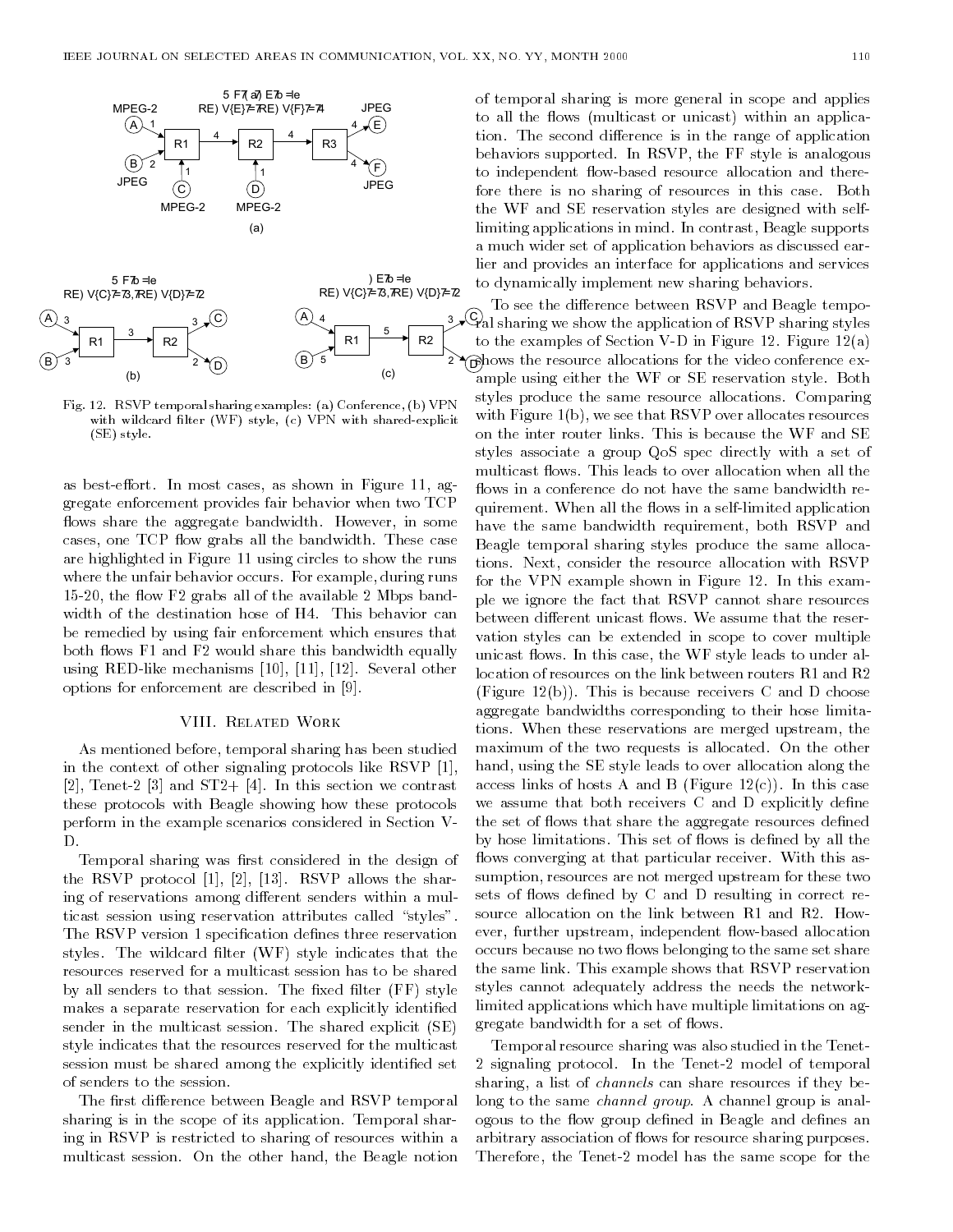

Fig - Tenet temporal sharing examples a Conference b VPN with source hose groups,  $(c)$  VPN with destination hose groups

application of the Teneth as Beagle-In the Teneth Section as Beagle-In the Teneth Section as Beagle-In the Ten 2 model, the resource requirements for a channel group is given directly in terms of a group QoS spec- Associated with the group resource requirement is a *sharing thresh* $old$  that defines when the group requirement is to be used. When the number of channels at a link is greater than on equal to the sharing threshold, the group requirement is used at that link; otherwise, independent flow-based allocation is performed.

Figure 13 shows the resource allocations with the Tenet-2 temporal sharing model for the conference and VPN exas shown in Figure . The Teneth model is the state of the  $\sim$  the  $\sim$ results in over allocation of resources along the inter router links for the conferencing application- This is because as with RSVP, Tenet-2 uses a group QoS spec to directly give the resource requirements for a group of  $\mathcal{C}$  and  $\mathcal{C}$  are  $\mathcal{C}$  and  $\mathcal{C}$  and  $\mathcal{C}$  are  $\mathcal{C}$  and  $\mathcal{C}$  are  $\mathcal{C}$  and  $\mathcal{C}$  and  $\mathcal{C}$  are  $\mathcal{C}$  and  $\mathcal{C}$  and  $\mathcal{C}$  are  $\mathcal{C}$  an only accurate if all the sources in a conference have the same bandwidth requirement-the contrast Beagle allows were all flow groups to have several different rules which give the aggregate requirement-term is appropriate requirement-term in the krule is appropriate requirementfor conferencing style applications and can handle sources with non-uniform bandwidth requirements as shown in Figure  $1(b)$ .

Another key difference between the Tenet-2 model and Beagle is that in Tenet-2 a channel can only be a member of one channel group with a resource sharing rela tionship- This means like RSVP the Tenet model is mostly suited for selflimiting applications- Therefore for network-limited applications like the hose-based VPN, applications can only satisfy one constraint on the aggregate bandwidth of a set of ows- This is shown by the approximation of ows- This is shown by the approximation of approximation of  $\mathbb{R}^n$ plication of Tenet-2 resource sharing to the VPN example where, either the source hose requirements are satisfied  $(Figure 13(b))$  or the destination hose requirements are satis either case of the common case of the case of the case of the case of the case of the case of the case of t located when compared to the Beagle model of temporal

sharing as shown in Figure c- The Internet stream pro tocol  $ST2+$  also provides support for sharing of bandwidth among manapasar streams- terms almost identity model is almost it almost it almost it almost it almost it almo tical to that provided by the Tenet-2 scheme.

 RSVP protocol has been developed where a base version of Dijcation. The Beagle design incorporates ideas from active The Beagle design for temporal sharing uses ideas from the active signalized project  $\vert$  is replaced that  $\vert$  is the active signalized by  $\vert$ naling project is developing an active version of the RSVP protocol that can be dynamically customized by applica tions and service providers- The active signaling project has mainly been concerned with defining the proper protocol programming interfaces and designing execution en vironments using which active protocols can be designed implemented and tested- Currently an active version of the RSVP coexists with an enhanced version which supports some of the optional features of the RSVP protocol speci signaling into the design of the temporal sharing execution environment.

# IX. CONCLUSIONS

This paper made the case that signaling support of tem poral sharing must be extensions-up appearance as an pop port this argument we first presented several classes of applications that exhibit different styles of temporal sharing. Then the notion of flow types was introduced which enables the characterization of the temporal sharing design space using a two-dimensional classification defined by the two types of ows related and independent-data independent-types of owe related and independent-types of our set the ory, we showed that supporting the most general forms of temporal sharing for the two types of flows is computationally internative, also showe mind also need the styles of the styles of the styles of the styles of the styles temporal sharing can be supported cheaply either by using application domain knowledge, or by trading off resource efficiency for computation overhead.

This paper also presented the design of extensible tem poral sharing support in the Beagle signaling protocol-mil perimental evaluation of the Beagle prototype implemen tation shows that the overhead incurred by implementing the extensible parts in Java is reasonable (about 500  $\mu$ s per call) and will improve with better support for realtime scheduling on commercial routers and improvements in Java compiler technology-

We also presented results of a proof-of-concept experiment to demonstrate the use of the hose-based VPN style to save resources for a VPN service- The Beagle temporal sharing design was contrasted with other signaling proto cols using several examples which clearly showed the ben efits of extensible support for temporal sharing.

#### **REFERENCES**

- L. Zhang, S. Deering, D. Estrin, S. Shenker, and D. Zappala.  $\left[1\right]$ RSVP: A New Resource Reservation Protocol. IEEE Communications are regimented to a process to a process of the
- R Braden L Zhang S Berson S Herzog and S Jamin Resource Reservation Protocol RSVP Version - Functional species and september of the september of the september of the september of the september of the september of
- [3] Amit Gupta, Winnie Howe, Mark Moran, and Quyen Nguyen. Resource Sharing in Multi-Party Realtime Communication. In recognized and the INFOCOM - pages - pages - pages - pages - pages - pages - pages - pages - pages - pages - p April - April - April - April - April - April - April - April - April - April - April - April - April - April